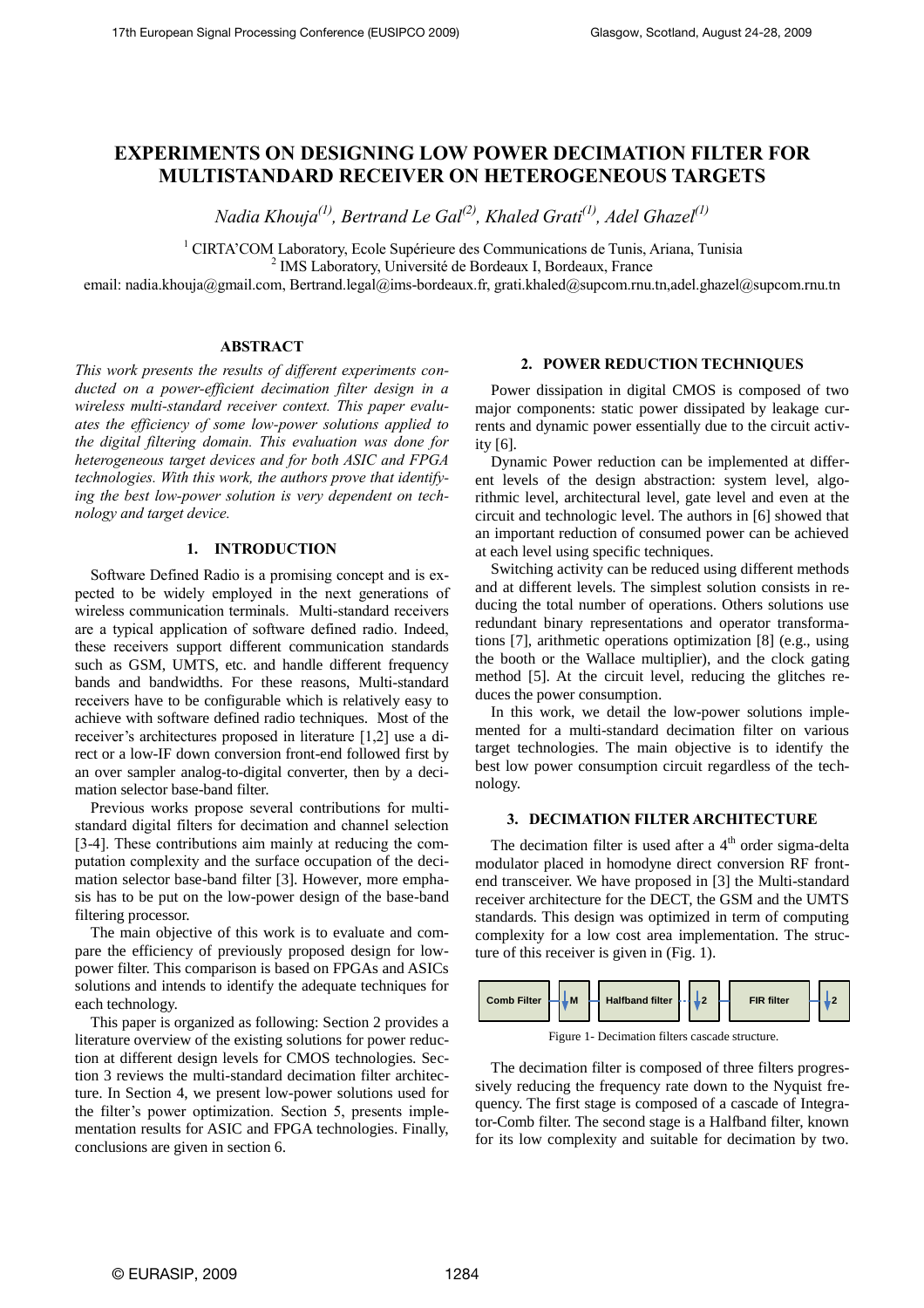The last FIR filter is programmable depending on handled standard.

# **4. LOW POWER DESIGN FLOW**

In this section we will describe the different low power techniques used in our low power design flow.

#### **4.1 Clock-gating technique**

Clocks represent an important source of dynamic power dissipation because of their high switching activity and their long data path. The clock-gating method principle consists of isolating blocks or part of blocks of a given design when they are not used. The block isolation is performed through the disconnection of the clock driving it. Hence, its dynamic power consumption is eliminated and the total power consumption is limited to its static power. Detailed implementation of the decimation filter using clock-gating is given in [5].

#### **4.2 Multiply and Accumulation unit optimisation**

In this architecture, in addition to the application of clockgating technique, the MAC unit implemented in the subfilters of the two last FIR stages is optimized through the usage of a low-power Multiplication-Accumulation Unit (MAC) [10]. The multiplier used in the proposed MAC unit is split into 3 parts: Partial-Product Generation, Partial Product Summation and finally Carry Propagate Adder (CPA). The Partial-Product reduction step generates the partial products of the multiplication using the modified Booth algorithm in radix-4 base. For the partial products summation, a carry-save addition tree technique based on (m, 2) compressors is used. Result of the partial products summation is two vectors Sum and Carry. This Result is accumulated with previous results using a carry save adder. Finally, a Carry Propagate Adder is used to perform the final addition. It is to highlight that the considered MAC unit works at a frequency rate equal to the double of the rate of MAC it replaces [10].

# **4.3 Multi-standard filter partitioning**

This architecture represents an implementation of the decimation filter where new clock-tree distribution between stages of the filtering chain is used in association with new partitioning of the last stage FIR filter. In fact, the half-band filter uses the polyphase-form implementation and operates at  $f_s/2 \times M$ ; where  $f_s$  is the sampling rate at the input of the decimation filter. Since previous stage, composed of the derivator part of the CIC filter, operates at the frequency  $f_s/M$  it was possible to generate clock driving halfband filter by sample clock division of the last stage CIC filter's clock.

The FIR selector filter also uses the polyphase-form implementation to operate at  $f_s/2 \times 2 \times M$ . Hence, we propose to drive the filter with the comb-filter's clock divided by  $2 \times 2 \times M$ .

On the other hand, we propose to split the last FIR stage into two filters. The new proposed design focuses on the reduction of dynamic power. The first filter handles the UMTS standard and the second filter handles the GSM and DECT standards. This new partitioning is based on the filters' orders. Indeed, the selector filter order of GSM and DECT standard are close. Their orders are almost the double of the order of the UMTS standard selector filter. Because only one stage is used at once, clock-gating technique reduces the dynamic power consumption especially for UMTS standard. The Sub-filters resulting from the polyphase decomposition of the last two stages are implemented using MAC units. In a second approach, all the sub-filters are implemented in their direct form and optimization at the operand level is done for both area and power reduction.

#### **4.4 Hardware operator optimisations**

The direct form of the FIR filters uses as many adder and multiplier circuits as the operations required for the filter. Hence, using modified Booth algorithm and Wallace tree reduction techniques increases the operating frequency and reduces the total activity of the decimation filter.

# *4.4.1 Half band filter partitioning*

The half-band filter has been designed to handle three standards using the same coefficients. This feature allows the simplification of the partial products generation in multiplier circuits. The new implementation of the half-band filter uses a mixed radix Booth algorithm. Indeed, depending on the value of the coefficients, the Booth algorithm radix-2 or the Booth algorithm radix-4 can be used to reduce the number of partial products as much as possible. Then, all the partial products generated from the different multipliers are added in a tree structure using the Wallace-tree compressor. The Wallace tree technique delivers output samples in a carry save binary representation. Finally, a carry propagate adder converts the Wallace tree's output to two's complement binary representation [11].

# *4.4.2 Selector filter partitioning*

The selector filter was split into two parallel filters. The first one concerns the UMTS standard only. Hence, its coefficients are fixed. This feature allows the use of the same technique used for the half-band filter. The second filter deals with GSM and UMTS standards; its coefficients are configurable. Then the same approach used for the half band filter cannot be used. We decide then to separate the GSM and DECT selector channel filters. This allows the use of a mixed radix Booth algorithm on the fixed coefficients of the three selector filters and Wallace compressor tree for the addition of partial products addition [11].

#### **5. IMPLEMENTATION RESULTS**

# 5.1 **Selected designs**

In order to identify the best low power circuit, we have designed 7 architectures for the Multi-standard decimation chain. The description of the low power architectures is given bellow and is summarised in Fig.2.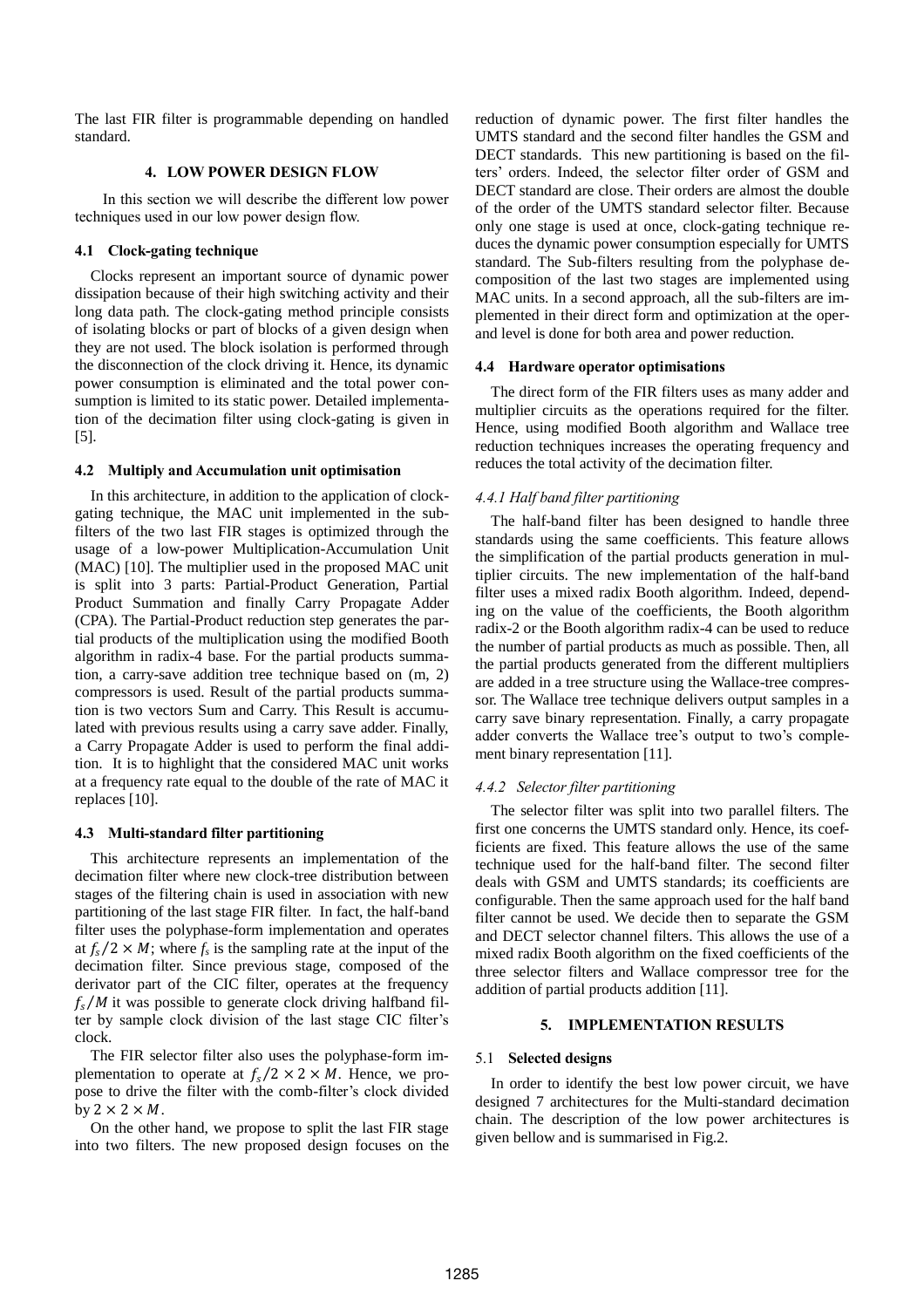

Figure 2- Architectural optimisation flow used to design the low power designs

**ARCH0** represents the initial low area implementation architecture [5] of the decimation filter where no poweroptimization is applied.

**ARCH1** is the implementation based on clock-gating.

**ARCH2** represents the implementation where appropriate clock-tree distribution is applied associated with two stages selector filter partitioning and clock-gating. The FIR filters are implemented in their direct-form structure.

**ARCH3** represents the implementation based on the appropriate clock-tree distribution associated with two-stage selector filter partitioning and clock-gating. In this architecture, the two last stages' filters are implemented using MAC units.

**ARCH4** represents the implementation based on appropriate clock-tree distribution associated with two-stages selector filter partitioning. The FIR filters are implemented in direct form using optimized operators.

**ARCH5** represents the implementation based on appropriate clock-tree distribution associated with three-stage selector filter partitioning and clock-gating. The FIR filters are implemented in direct form using optimized operators.

**ARCH6** is the implementation based on clock-gating and optimized Multiplication-Accumulation Unit.

# **5.2 Target technology selection**

We implemented the 7 architectures described in section 5.1 on different ASIC and FPGA technologies to evaluate their power efficiency.

Our evaluation approach takes into account the dynamic power consumption as well as the static power consumption. The purpose of target diversification is to evaluate first, the efficiency of power reduction methods used over different devices and technologies and then to measure the gap in terms of area, maximum reachable frequency and power consumption between FPGA and ASIC devices.

We have selected for these experiments two Xilinx FPGA devices, a Spartan 3A-DSP (low cost) and a Virtex 5 (high performance). We have also selected two Altera FPGA with the same features, a Cyclone III (low cost) and a Stratix II (high performance). Finally we have chosen two ASIC technologies, the first one is 90nm ST library 1.26V which provides high performance computation speed and the second one is 65nm ST library 0.90V which providing very low power circuits.

Xilinx Spartan-3A DSP and Altera Stratix II FPGAs are manufactured using 90-nm process technology and VIRTEX-5 and CYCLONE III FPGAs are manufactured using 65nm Process technology.

The power consumptions were measured at 80 MHz using XPower tool for Xilinx FPGA devices, Power-Play tool for Altera FPGA and Design Vision for ASICs.

## **5.3 ASIC technology results**

Experimental results for 65nm and 90nm ASIC technology are summarised in tables 1 and 2, respectively. These tables provide area, critical path delay and static and dynamic power consumption for implemented designs.

Tables 1 and 2 clearly show that all optimized architectures reduce the dynamic power consumption of the filterchain. However, this dynamic power reduction always comes with a static power increase for ARCH2 and ARCH5 for the two technologies. For 90nm technology, the dynamic power consumption decrease is smaller than the static increase providing a global power increase in both ARCH2 and ARCH5. The static power consumption for ARCH2 is mainly due to the large number of arithmetic operators (multipliers and adders) required in the direct form FIR filters.

In 65nm process technology, all considered architectures reduce the overall power consumption. This is due to the fact that in the selected low power technology, the dynamic power consumption is the dominant part of the total power consumption. If we consider only the dynamic power consumption, the best filter implementation is ARCH4. In fact, for both chosen technologies, the dynamic power consumption was reduced by more than 60%. If we consider also the static power consumption, the best architectures are the ARCH4 for 65nm technology and ARCH1 for 90nm.

The 90nm ARCH1 implementation based on clock-gating optimization provides a dynamic power reduction of 55% and a total power reduction of about 49%. The area was reduced by 22.7%. This result could be explained by the fact that in the selected 90nm process technology static and dynamic powers dissipation is equivalent.

ARCH1 is the best architecture in term of power consumption for the multi-standard filter in this technology since it presents the best compromise between Static/Dynamic powers.

The 65nm ARCH4 implementation is the best lowpower implementation candidate since it provides a power consumption reduction of 73,81%. In the same time, this design decreases also the critical path and has almost the same occupied area as ARCH0. Power consumption results could be explained by the fact that in this technology, the static power consumption is low versus the dynamic one.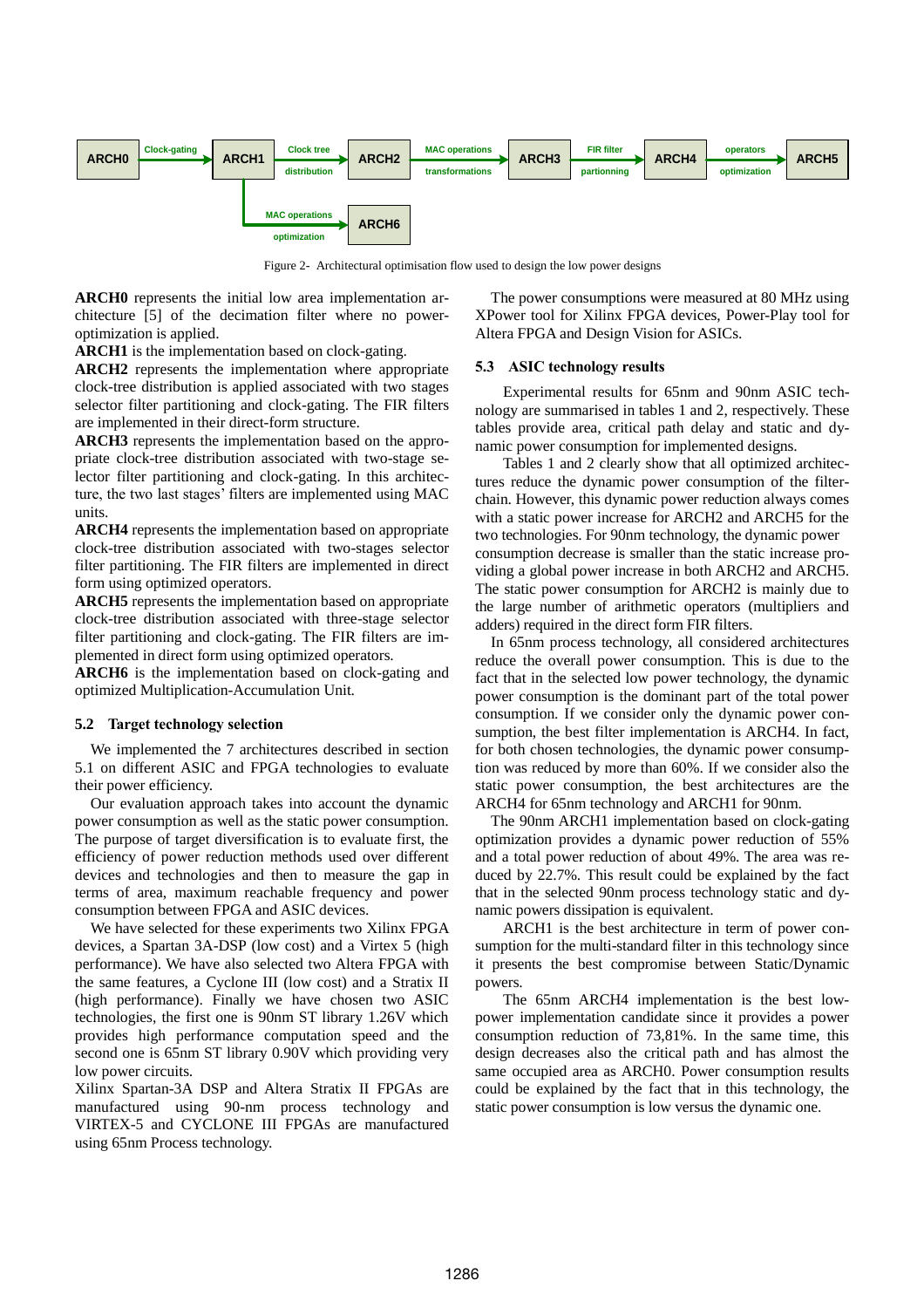| Architecture                                                  | Area<br>$(\text{um}^2)$ | Latency<br>(s) |                  | D.Power<br>(mW) | S. Power<br>(mW) |             | Gain<br>(%)              |  |  |  |  |  |  |
|---------------------------------------------------------------|-------------------------|----------------|------------------|-----------------|------------------|-------------|--------------------------|--|--|--|--|--|--|
| Arch <sub>0</sub>                                             | 96905                   | 3,81           |                  | 10.64           | 5,06             |             | --                       |  |  |  |  |  |  |
| Arch1                                                         | 74882                   | 3,67           |                  | 4,7             | 3,31             |             | 48,98%                   |  |  |  |  |  |  |
| Arch <sub>2</sub>                                             | 180456                  | 1,21           |                  | 9,46            | 8,55             |             | $-14%$                   |  |  |  |  |  |  |
| Arch <sub>3</sub>                                             | 82440                   | 1,21           |                  | 5,18            | 3,67             |             | 43,63%                   |  |  |  |  |  |  |
| Arch4                                                         | 89018                   |                | 1,20             | 4,13            | 4,39             |             | 45,63%                   |  |  |  |  |  |  |
| Arch <sub>5</sub>                                             | 183523                  | 1,20           |                  | 6,86            | 9,31             |             | $-3%$                    |  |  |  |  |  |  |
| Arch6                                                         | 88897                   | 1,20           |                  | 4,38            | 4.39             |             | 44,14%                   |  |  |  |  |  |  |
| Table 1- Implementation results on ASIC 90nm technology 1.26V |                         |                |                  |                 |                  |             |                          |  |  |  |  |  |  |
| Architecture                                                  | Flip-<br><b>Flop</b>    | <b>LUT</b>     | <b>DSP</b>       | Freq<br>(MHz)   | D.P<br>(mW)      | S.P<br>(mW) | Gain<br>(%)              |  |  |  |  |  |  |
| Arch <sub>0</sub>                                             | 2239                    | 3409           | $\overline{0}$   | 41              | 513,2            | 122,1       | $\overline{\phantom{a}}$ |  |  |  |  |  |  |
| Arch0 DSP                                                     | 2244                    | 2481           | 6                | 43,4            | 331,7            | 119,2       | 29                       |  |  |  |  |  |  |
| Arch1                                                         | 2101                    | 3279           | $\overline{0}$   | 66              | 87,3             | 114.7       | 68,2                     |  |  |  |  |  |  |
| Arch1 DSP                                                     | 2101                    | 2441           | 6                | 66              | 93,5             | 115,5       | 67,1                     |  |  |  |  |  |  |
| Arch <sub>2</sub>                                             | 3859                    | 6315           | $\Omega$         | 36              | 55               | 115,1       | 73,2                     |  |  |  |  |  |  |
| Arch <sub>2</sub> DSP                                         | 2912                    | 2911           | 32               | 34              | 69,5             | 115,3       | 70,9                     |  |  |  |  |  |  |
| Arch4                                                         | 1780                    | 3532           | $\overline{0}$   | 46,5            | 26,3             | 114,6       | 77,8                     |  |  |  |  |  |  |
| Arch6                                                         | 2423                    | 4174           | $\overline{0}$   | 56,6            | 82,5             | 115,5       | 68,8                     |  |  |  |  |  |  |
| Table 3- Implementation results on Xilinx SPARTAN 3A DSP FPGA |                         |                |                  |                 |                  |             |                          |  |  |  |  |  |  |
| Architecture                                                  | Flip-<br>Flop           | <b>LUT</b>     | <b>DSP</b>       | Freq<br>(MHz)   | D.P<br>(mW)      | S.P<br>(mW) | Gain<br>(%)              |  |  |  |  |  |  |
| Arch <sub>0</sub>                                             | 1941                    | 2475           | $\mathbf{0}$     | 73              | 553,2            | 432,8       | $\overline{\phantom{a}}$ |  |  |  |  |  |  |
| Arch0 DSP                                                     | 1944                    | 1436           | 24               | 79.52           | 534,9            | 432,3       | 1,9                      |  |  |  |  |  |  |
| Arch1                                                         | 1675                    | 2375           | $\mathbf{0}$     | 134,25          | 368,9            | 415,3       | 20,5                     |  |  |  |  |  |  |
| Arch1 DSP                                                     | 1688                    | 1332           | 24               | 143.43          | 354,6            | 380,7       | 25,4                     |  |  |  |  |  |  |
| Arch <sub>2</sub>                                             | 3680                    | 6546           | $\mathbf{0}$     | 406,5           | 752,1            | 384         | $-15,2$                  |  |  |  |  |  |  |
| Arch <sub>2</sub> DSP                                         | 3670                    | 7821           | 96               | 419,64          | 1057             | 364         | $-44$                    |  |  |  |  |  |  |
| Arch4                                                         | 1665                    | 3599           | $\mathbf{0}$     | 425.17          | 451,2            | 382,3       | 15,5                     |  |  |  |  |  |  |
| Arch6                                                         | 2313                    | 2872           | $\boldsymbol{0}$ | 68,95           | 452,7            | 382,2       | 15,3                     |  |  |  |  |  |  |

Table 5- Implementation results on Altera STRATIX-2 FPGA

# **5.4 Results on Xilinx FPGA**

Table 3 and 4 provide implementation results respectively on Xilinx Spartan 3A-DSP and Virtex-5 FPGAs.

We notice that for Spartan 3A device, the application of the clock-gating method in ARCH1 reduces drastically the power consumption. The architecture ARCH2 is an efficient low-power implementation since it allows a power reduction of 73,24%. After the optimization of the arithmetic operators in ARCH2 which leads to ARCH4, the power consumption is reduced farther to 77,8%.

We can notice from Table 4 that ARCH6 presents the best power consumption in Virtex-5 FPGA. ARCH6 which is based on clock-gating and optimized MAC unit, provides the best result regarding the dynamic power consumption and therefore the total power consumption (gain of 15,4%). This little gain is due to the heavy amount of the static power consumption contribution.

It is important to underline that the ARCH4 which is the best architecture on Spartan 3A device presents a gain of only 10.9% on Virtex 5. We notice also that Xilinx DSP components are not efficient for low power optimisation as their usages increase the dynamic consumption.

| <b>Architecture</b>                                           | Area<br>$(\mathbf{um}^2)$ |            | Latency<br>(s)   | <b>D.Power</b><br>(mW)                                 | <b>S.Power</b><br>(mW) |             | Gain<br>(%)              |  |  |  |  |  |
|---------------------------------------------------------------|---------------------------|------------|------------------|--------------------------------------------------------|------------------------|-------------|--------------------------|--|--|--|--|--|
| Arch <sub>0</sub>                                             | 50722                     |            | 6,25             | 3,48                                                   | 0.019                  |             | --                       |  |  |  |  |  |
| Arch1                                                         | 40300                     | 6,24       |                  | 1,56                                                   | 0.014                  |             | 65%                      |  |  |  |  |  |
| Arch <sub>2</sub>                                             | 96867                     |            | 2,97             | 2,12                                                   | 0.033                  |             | 52,14%                   |  |  |  |  |  |
| Arch <sub>3</sub>                                             | 44105                     |            | 2,97             | 1,49                                                   | 0.015                  |             | 66,54%                   |  |  |  |  |  |
| Arch4                                                         | 49861                     | 2,96       |                  | 1,16                                                   | 0.018                  |             | 73,81%                   |  |  |  |  |  |
| Arch <sub>5</sub>                                             | 101571                    |            | 2,96             | $\overline{c}$                                         | 0.038                  |             | 54,8%                    |  |  |  |  |  |
| Arch6                                                         | 47548,3                   |            | 4,62             | 1,55                                                   | 0.018                  |             | 65,14%                   |  |  |  |  |  |
| Table 2- Implementation results on ASIC 65nm technology 0,90V |                           |            |                  |                                                        |                        |             |                          |  |  |  |  |  |
| <b>Architecture</b>                                           | Flip-<br>Flop             | <b>LUT</b> | <b>DSP</b>       | Freq<br>(MHz)                                          | D. P<br>(mW)           | S.P<br>(mW) | Gain<br>(%)              |  |  |  |  |  |
| Arch <sub>0</sub>                                             | 2238                      | 3150       | $\Omega$         | 107,5                                                  | 61                     | 304         | $\overline{\phantom{a}}$ |  |  |  |  |  |
| Arch0 DSP                                                     | 2257                      | 1906       | 3                | 140                                                    | 59                     | 304         | $0.5^{\circ}$            |  |  |  |  |  |
| Arch1                                                         | 2105                      | 3005       | $\mathbf{0}$     | 165,7                                                  | 65                     | 304         | $-1$                     |  |  |  |  |  |
| Arch1 DSP                                                     | 2107                      | 1858       | 3                | 165,7                                                  | 40                     | 303         | $\overline{7}$           |  |  |  |  |  |
| Arch <sub>2</sub>                                             | 3931                      | 6536       | $\boldsymbol{0}$ | 47                                                     | 41,2                   | 302,8       | 6,7                      |  |  |  |  |  |
| Arch <sub>2</sub> DSP                                         | 3935                      | 2705       | 32               | 60,7                                                   | 43                     | 303         | 6,2                      |  |  |  |  |  |
| Arch4                                                         | 1902                      | 3087       | $\boldsymbol{0}$ | 134                                                    | 26,6                   | 301,9       | 10,9                     |  |  |  |  |  |
| Arch6                                                         | 2423                      | 3231       | $\mathbf{0}$     | 141                                                    | 11                     | 301         | 15,4                     |  |  |  |  |  |
|                                                               |                           |            |                  | Table 4- Implementation results on Xilinx VIRTEX5 FPGA |                        |             |                          |  |  |  |  |  |
| Architecture                                                  | Flip-<br>Flop             | <b>LUT</b> | <b>DSP</b>       | Freq<br>(MHz)                                          | D.P<br>(mW)            | S.P<br>(mW) | Gain<br>$(\%)$           |  |  |  |  |  |
| Arch <sub>0</sub>                                             | 1941                      | 3035       | $\overline{0}$   | 43.53                                                  | 200,4                  | 153,4       | --                       |  |  |  |  |  |
| Arch0 DSP                                                     | 1941                      | 2012       | 12               | 48,48                                                  | 169,3                  | 153,5       | 8,7                      |  |  |  |  |  |
| Arch1                                                         | 1657                      | 2886       | $\boldsymbol{0}$ | 58,58                                                  | 167,4                  | 125,6       | 17,2                     |  |  |  |  |  |
| Arch1 DSP                                                     | 1657                      | 1863       | 12               | 52,68                                                  | 139,5                  | 88,7        | 35,5                     |  |  |  |  |  |
| Arch <sub>2</sub>                                             | 3673                      | 8773       | $\boldsymbol{0}$ | 244,68                                                 | 220,4                  | 161,6       | $-8$                     |  |  |  |  |  |
| Arch <sub>2</sub> DSP                                         | 2843                      | 3159       | 123              | 243,66                                                 | 308,8                  | 139,6       | $-26,7$                  |  |  |  |  |  |
| Arch4                                                         | 1665                      | 3861       | $\overline{0}$   | 250                                                    | 163,1                  | 139,2       | 13,7                     |  |  |  |  |  |
| Arch6                                                         | 2311                      | 3735       | $\boldsymbol{0}$ | 50,86                                                  | 175,7                  | 125,8       | 14,9                     |  |  |  |  |  |

Table 6- Implementation results on Altera CYCLONE-3 FPGA

#### **5.5 Results on ALTERA FPGAs**

Tables 5 and 6 provide the filter chain implementation results respectively on target Stratix II and Cyclone III Altera devices.

The operators' optimization in ARCH4 and ARCH6 allows power consumption reduction on Stratix II FPGA of 13.68% and 14.93%, respectively. However, ARCH1 which is based only on clock-gating technique shows better power consumption results than all other implementations especially when FPGA DSP blocks are used. These results can be explained by Altera's synthesizer optimization efficiency and from the hardware multiplier power characteristics.

Now, if we consider both frequency and power consumption criteria, ARCH4 is the best implementation since it permits to reach required frequency and save 13.68% of total power consumption.

Clock-gating architecture offers also the best power consumption results on Cyclone III FPGA, allowing 25,42% power consumption reduction. Result explanation is similar to Stratix II one.